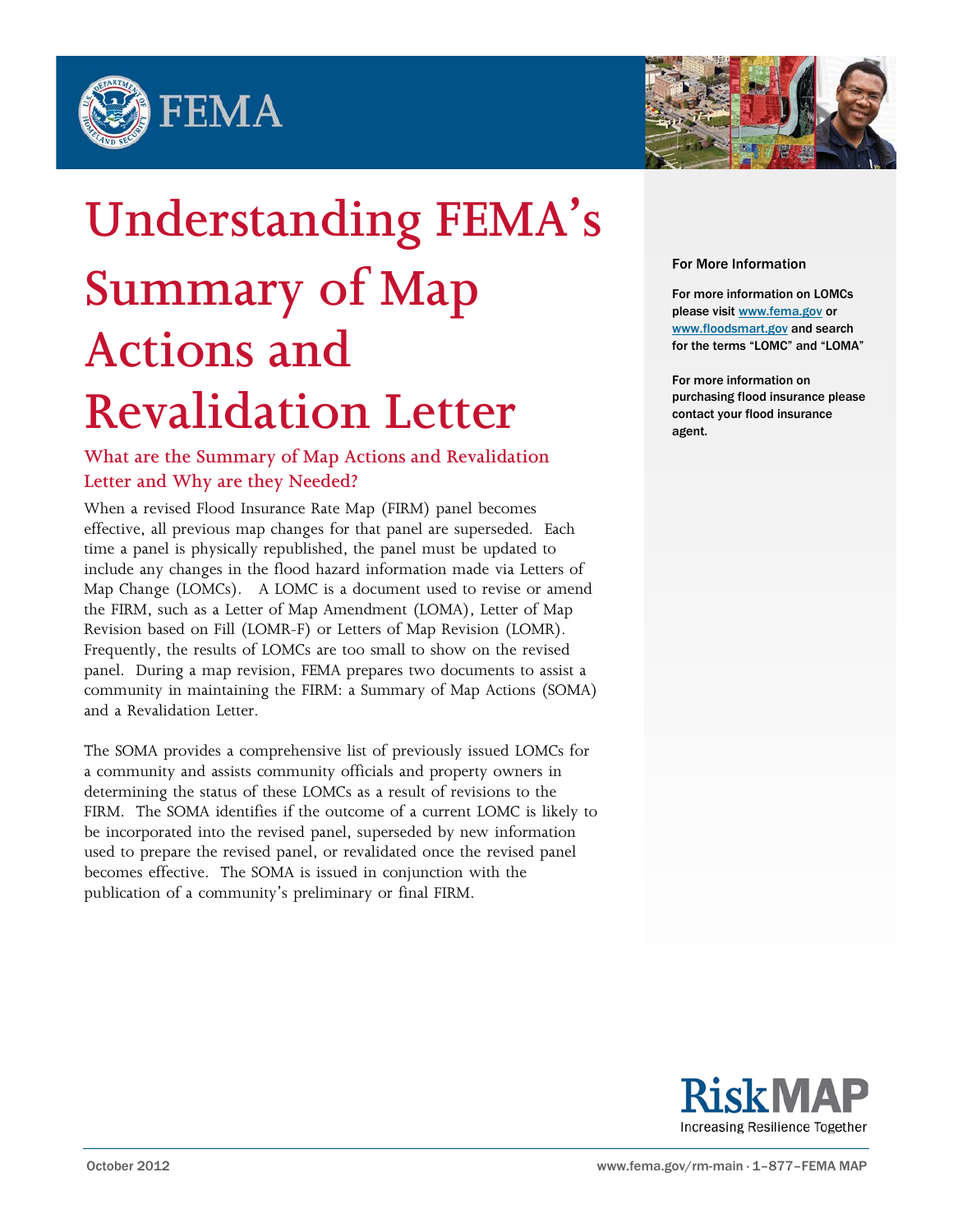The Revalidation Letter lists previously issued LOMCs that have been reaffirmed for the new FIRM. A Revalidation Letter becomes effective one day after the publication of a community's new or revised final FIRM. The Revalidation Letter does not list LOMCs that have been incorporated into the revised panel, LOMCs that are superseded by new or revised mapping, or LOMCs that are no longer valid. While the SOMA is a preliminary assessment of which LOMCs may still be valid after the new maps are issued, the Revalidation Letter is the final, effective determination of the LOMCs which remain valid. The Revalidation Letter is considered legally binding, in the same manner as an original LOMR-F or LOMA, provided that a copy of the original determination accompanies the Revalidation Letter.

Together these documents are meant to assist community officials in the maintenance of the community's FIRM. Careful research on each LOMC is conducted to verify if the original determination of a LOMC is no longer valid because of changes or revisions to the FIRM. If the determination for structures or lots in the original LOMC has changed, the LOMC will not be revalidated. Should a LOMC not be eligible to be revalidated, the SOMA will identify the LOMC as superseded and provide a reason for this conclusion. Reasons may include lack of required data or information necessary for adequate review (such as elevation information), revised hydrologic and hydraulic analysis, or revised or new topographic information. The SOMA and Revalidation Letter are mailed to community officials; therefore, if a community wishes to distribute this information to its citizens, it must take any necessary action to do so.

## **Answers to Common Questions about the Summary of Map Actions and Revalidation Letter**

The questions and answers below are provided to give more information to community officials and property owners about SOMAs and Revalidation Letters and how these documents impact property owners in your community.

#### Q: What does it mean when a LOMC is superseded?

- A: When a LOMC is superseded it means that the original determination is no longer valid and the property or structure is considered to be located within a Special Flood Hazard Area (SFHA) or high-risk flood zone on the revised map. There are several reasons why a LOMC may be superseded:
	- 1. The original case may be incomplete or contain insufficient information to verify that the structure or property is not in the SFHA on the revised map.
	- 2. The elevation of the structure, or the Lowest Ground Elevation, as provided in the original LOMC application, is below the proposed or final Base (1% annual chance) Flood Elevation (BFE).
	- 3. Other technical information on which the original LOMC determinations were based, such as topography or hydrologic and hydraulic data, has changed.

The reason a LOMC has been superseded is recorded on the SOMA.

#### Q: What action(s) should be taken when a LOMC is superseded?

A: When a LOMC is superseded and a structure or property is classified to be in a SFHA, FEMA recommends that property owners take steps to protect their structure from potential risk and contact a local flood insurance provider for information about flood insurance. Property owners are likely to be surprised that their flood zone designation has changed; however, it is important to convey to property owners of un-revalidated structures that they must act quickly to minimize the cost of purchasing flood insurance.

Timing is important because while the FIRM is in the preliminary phase, property owners may be eligible for lower insurance premiums using the National Flood Insurance Program's (NFIP) "grandfathering" rule that allows property owners to use their previous zone status in the premium calculation, if more favorable than the revised flood zone placing the structure in the SFHA (see below).

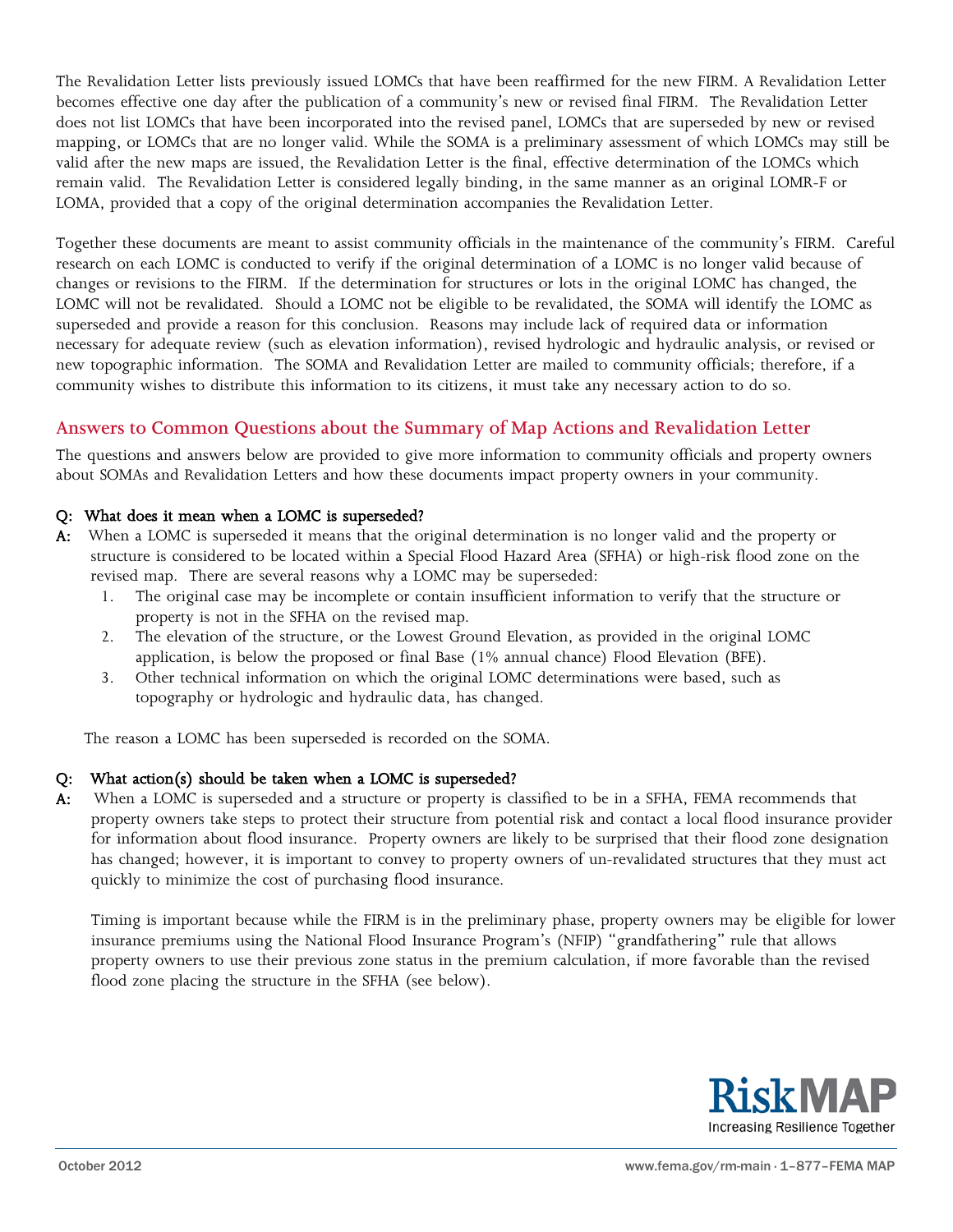### Q: What happens if a structure or property is in the SFHA?

A: Once the final FIRM has been published, a letter is mailed to the property owner by the lending institution stating that flood insurance is required. If insurance is not purchased within 45 days of the letter the lender may forceplace insurance on the structure. Forced-placed flood insurance can be significantly more expensive than a policy purchased by a homeowner. For Federally-backed mortgage holders, a property owner will be required to purchase flood insurance when the FIRM becomes effective. However, if flood insurance is purchased before the revised FIRM become effective and a policy is in place, then property owners will be able to take advantage of cost-saving rating options (for example, Preferred Risk Policy Extension or "Grandfathering").

### Q: What is "Grandfathering"?

A: When risk designations change, flood insurance rates change as well. As an existing policyholder (one that obtained a policy prior to the publication of the final updated FIRM), a property owner can take advantage of FEMA's "grandfather" rules and use the rate for the previous, lower-risk zone. It is important to note that the NFIP also permits the transfer of a flood insurance policy to a buyer when a property is sold; therefore anyone who buys the house will be eligible for the grandfathered rate, as long as continuous coverage is maintained.

#### Q: If a LOMC was not included on the Revalidation Letter, can a property owner obtain a new LOMC?

A: In response to the updated FIRM, some property owners may believe that their properties have been incorrectly omitted from the Revalidation Letter and placed in a SFHA and, therefore, are subject to the mandatory Federal flood insurance requirement for structures with a Federally-backed mortgage. If information is available proving that their property or structure should not be shown in the newly-revised SFHA, property owners can request a new LOMC. Based on the type and size of request, individuals, groups of property owners, or community officials may request changes to the FIRM based on new or revised data using a Letter of Map Amendment (LOMA) or Letter of Map Revision based on Fill (LOMR-F). When evaluating a decision to request a new LOMC, property owners should determine if data is available that would provide evidence that the newly published FIRM should be amended. For more information on requesting a LOMC, please contact FEMA's Map Information eXchange (FMIX) at 1-877-336-2627 or visit the website at [http://www.fema.gov/national-flood-insurance-program-0/letter-map](http://www.fema.gov/national-flood-insurance-program-0/letter-map-change-lomc)[change-lomc.](http://www.fema.gov/national-flood-insurance-program-0/letter-map-change-lomc)

#### Q: What is the effect of a successful LOMC on Flood Insurance Requirements?

A: If FEMA determines a structure or property is outside the SFHA, the mandatory Federal flood insurance requirement will no longer apply. A lender may still require flood insurance as a condition of the loan, but premiums are lower for structures outside the SFHA. It is important to know that many flood claims are made by property owners located outside the high-risk flood zone and that the issuance of a LOMC does not mean the structure or property is safe from all flooding. Floods greater than the 1-percent-annual-chance event (100-year flood) can, and do, occur. Therefore, because flooding also occurs in areas of moderate or minimal flood risk, FEMA recommends flood insurance coverage, even if it is not required by law or a lender.

#### Q: What about properties that are not affected by changes to the FIRM?

A: If the updated FIRM does not change the flood risk for a certain property location and the owner holds a previously issued LOMC, then the LOMC for that specific property remains valid. Once the FIRM is finalized, all valid LOMCs will be included on the Revalidation Letter (which confirms that there is no change to the property's status in regard to the new FIRM). As noted above, while there may be no change to a property's status, FEMA recommends that property owners review their insurance coverage to ensure that their property and contents are protected, as the risk of flooding has been reduced, not removed. FEMA also recommends that property owners talk to their insurance agent about qualifying for a low-cost Preferred Risk Policy.